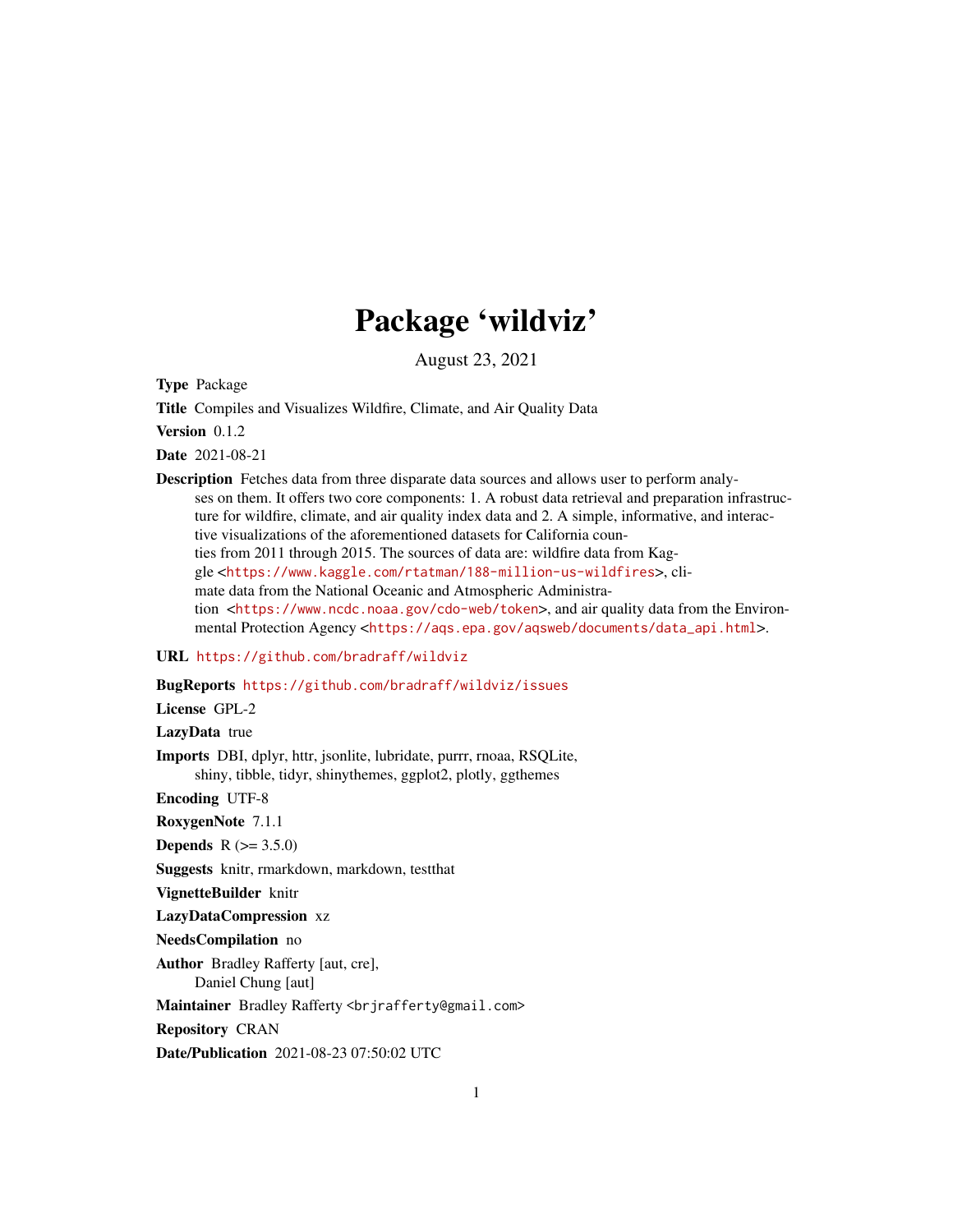### <span id="page-1-0"></span>R topics documented:

|       |                                                                                                              | $\overline{4}$ |
|-------|--------------------------------------------------------------------------------------------------------------|----------------|
|       |                                                                                                              | -5             |
|       |                                                                                                              | -6             |
|       |                                                                                                              |                |
|       |                                                                                                              |                |
|       |                                                                                                              |                |
|       |                                                                                                              |                |
|       | filter coverage $\ldots \ldots \ldots \ldots \ldots \ldots \ldots \ldots \ldots \ldots \ldots \ldots \ldots$ |                |
|       |                                                                                                              |                |
|       |                                                                                                              |                |
|       |                                                                                                              |                |
|       |                                                                                                              |                |
|       |                                                                                                              |                |
|       |                                                                                                              |                |
|       |                                                                                                              |                |
| Index |                                                                                                              | 20             |

aqi *Air quality data records for California from 2011 through 2015*

#### Description

A dataframe containing Calfornia air quality records at the county level. It is created from the EPA's Air Quality System (AQS) API by fetching the AQI along with other atmospheric measurements like CO, Ozone, NO2, PM2.5, and PM10 and reforrmatting the tibble as a tidy data consisting of a row per county per day.

#### Usage

aqi

#### Format

A dataframe with 102752 rows and 10 variables:

state\_code Two-digit code from the FIPS publication 6-4 for states

county\_code Three-digit code from the FIPS publication 6-4 for counties

county\_name County name from the FIPS publication 6-4 for counties

date Date on which the air quality measures were recorded

aqi AQI level

co Carbon monoxide, in Parts per million

ozone Ozone, in Parts per million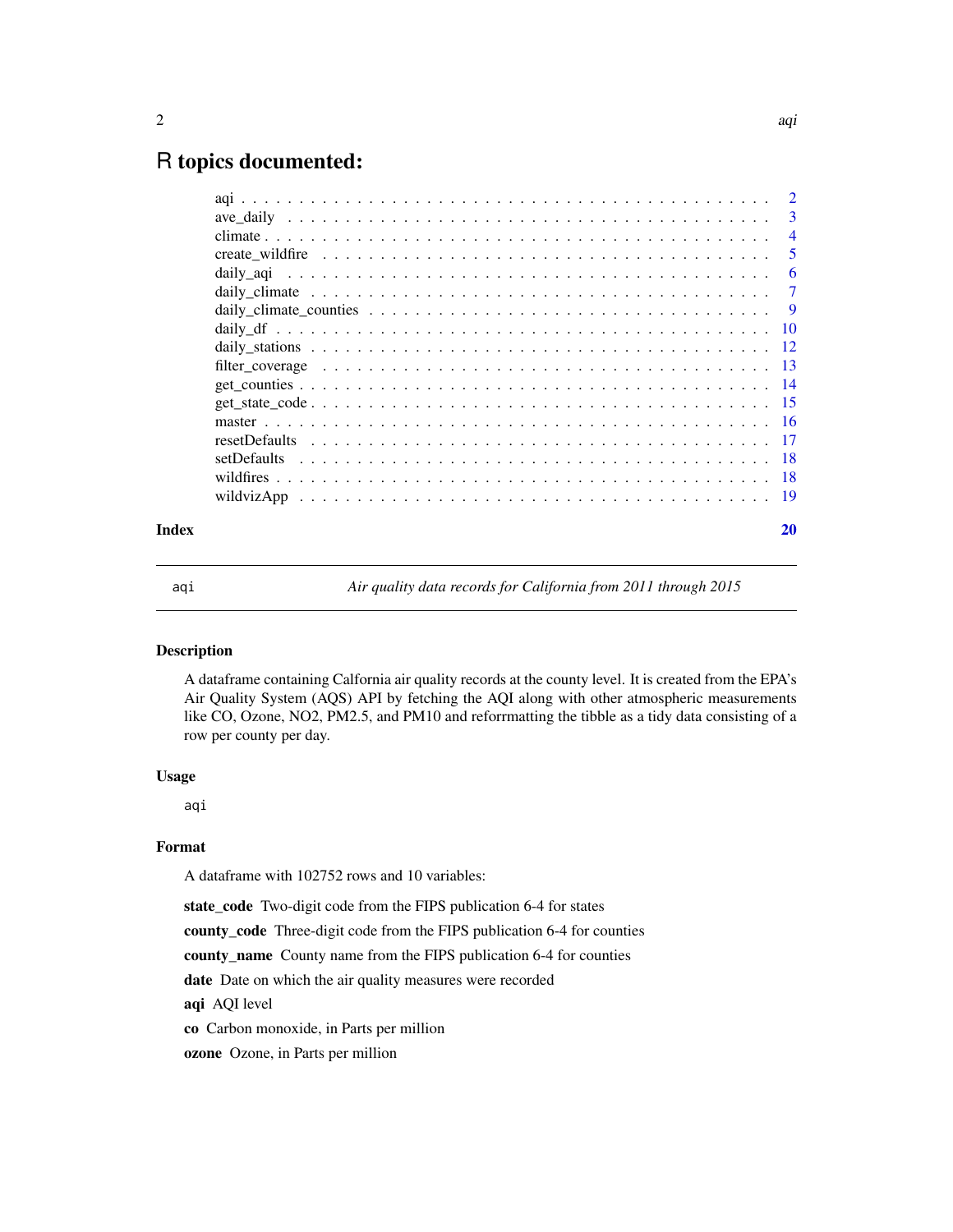#### <span id="page-2-0"></span>ave\_daily 3

no2 Nitrogen dioxide (NO2), in Parts per billion

pm25 PM2.5, in Micrograms/cubic meter (LC)

pm10 PM10, in Micrograms/cubic meter (25 C)

#### Details

AQS contains ambient air sample data collected by state, local, tribal, and federal air pollution control agencies from thousands of monitors around the nation.

#### Source

[https://aqs.epa.gov/aqsweb/documents/data\\_api.html](https://aqs.epa.gov/aqsweb/documents/data_api.html)

ave\_daily *Average daily weather data across multiple stations.*

#### Description

Returns a dataframe with daily weather averaged across stations, as well as columns showing the number of stations contributing to the average for each variable and each day.

#### Usage

```
ave_daily(weather_data)
```
#### Arguments

weather\_data A dataframe with daily weather observations. This dataframe is returned from the rnoaa function meteo\_pull\_monitors.

#### Value

A dataframe of daily weather averaged across weather stations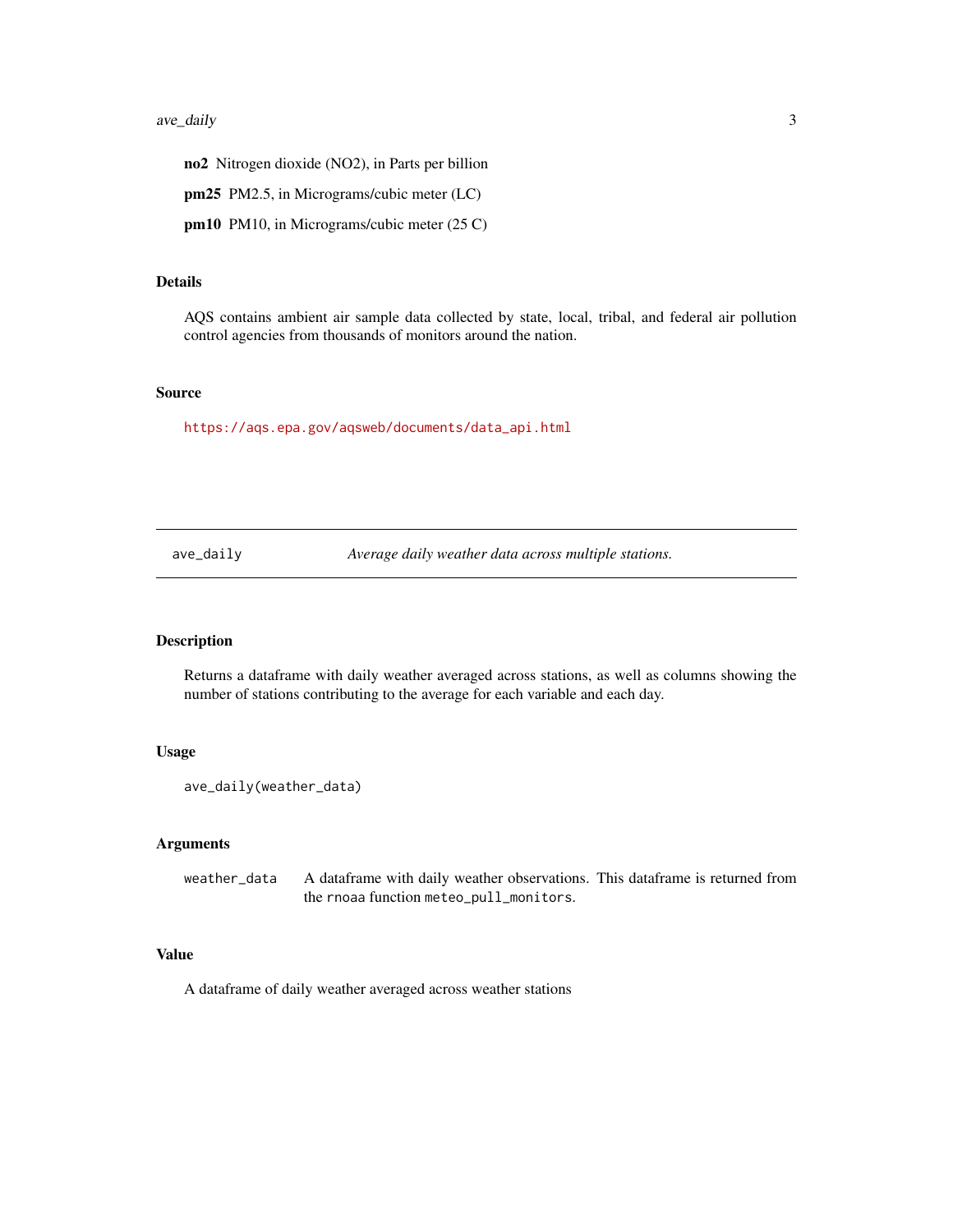<span id="page-3-0"></span>

#### Description

A dataframe containing daily weather summaries for California at the county level. It is created from summarizing the measurements from GHCND stations to the daily level and by filtering on the date  $(2011 - 2015)$ , state  $(CA)$ , and key cols.

#### Usage

climate

#### Format

A dataframe with 105850 rows and 7 variables:

fips Five-digit code combining the state and county codes from the FIPS publication 6-4 for counties

date Date on which the climate measures were recorded

- prcp precipitation, in mm
- snow snowfall, in mm
- snwd snow depth, in mm
- tmax maximum temperature, in degrees Celsius
- tmin minumum temperature, in degrees Celsius

#### Details

Data from the Daily Global Historical Climatology Network (GHCN-Daily) through the NOAA FTP server. The data is archived at the National Centers for Environmental Information (NCEI) (formerly the National Climatic Data Center (NCDC)), and spans from the 1800s to the current year.

#### Source

[https://www1.ncdc.noaa.gov/pub/data/cdo/documentation/GHCND\\_documentation.pdf](https://www1.ncdc.noaa.gov/pub/data/cdo/documentation/GHCND_documentation.pdf)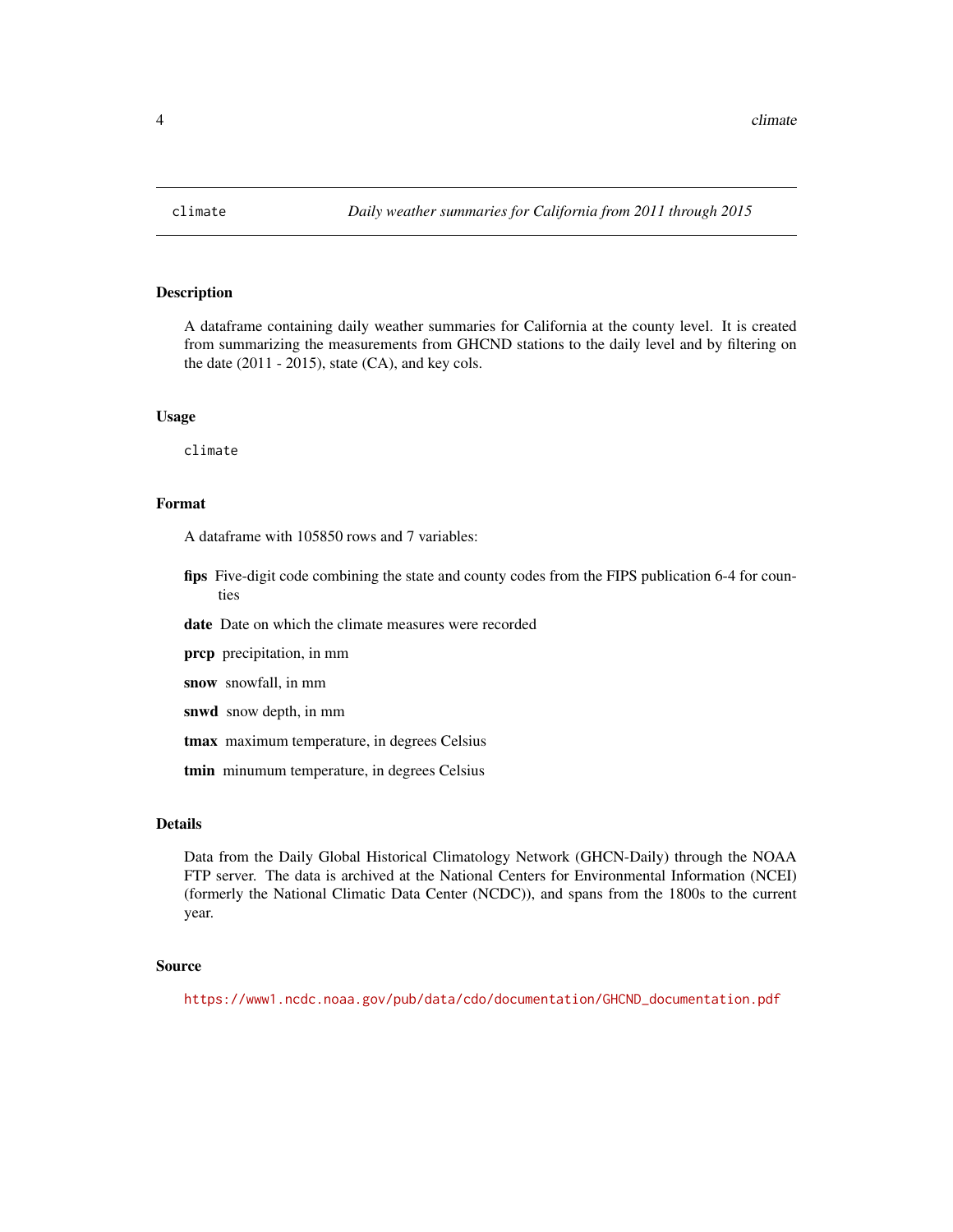<span id="page-4-0"></span>

#### Description

Create US wildfires dataframe from the Kaggle US Wildfire SQLite db

#### Usage

```
create_wildfire(
  db_name,
  state_abbrev = NULL,
 cols = c("FIRE_NAME", "DISCOVERY_DATE", "CONT_DATE", "STAT_CAUSE_DESCR", "FIRE_SIZE",
  "FIRE_SIZE_CLASS", "LATITUDE", "LONGITUDE", "STATE", "FIPS_CODE", "FIPS_NAME"),
 year_min = 1992,
 year_max = 2015)
```
#### Arguments

| db_name      | File path of the SQLite wildfire database.                                                                                 |
|--------------|----------------------------------------------------------------------------------------------------------------------------|
| state_abbrev | Abbreviations of the states to retrieve the wildfire data for.                                                             |
| cols         | Columns to select from the wildfire database. For more info: (https://www.<br>kaggle.com/rtatman/188-million-us-wildfires) |
| vear_min     | earliest year to pull the air quality data for, starts January 1st.                                                        |
| vear_max     | latest year to pull the air quality data for, ends December 31st.                                                          |

#### Value

A dataframe of wildfires that occurred in the United States.

#### Note

The function relies on the SQLite db available on Kaggle: ([https://www.kaggle.com/rtatman/](https://www.kaggle.com/rtatman/188-million-us-wildfires) [188-million-us-wildfires](https://www.kaggle.com/rtatman/188-million-us-wildfires)) Unfortunately, Kaggle API does not support R at this time. Download the '188-million-us-wildfires.zip' file, and provide the path to the function as db\_name, i.e. db\_name = 'data-raw/FPA\_FOD\_20170508.sqlite'

#### Examples

```
## Not run:
fires <- create_wildfire(db_name = 'data-raw/FPA_FOD_20170508.sqlite',
                         state_abbrev = c('CA', 'NY'),
                         cols=c('FIRE_NAME', 'DISCOVERY_DATE', 'CONT_DATE',
                                 'STAT_CAUSE_DESCR', 'FIRE_SIZE', 'FIRE_SIZE_CLASS',
                            'LATITUDE', 'LONGITUDE', 'STATE', 'FIPS_CODE', 'FIPS_NAME'),
                         year_min = 1992,
```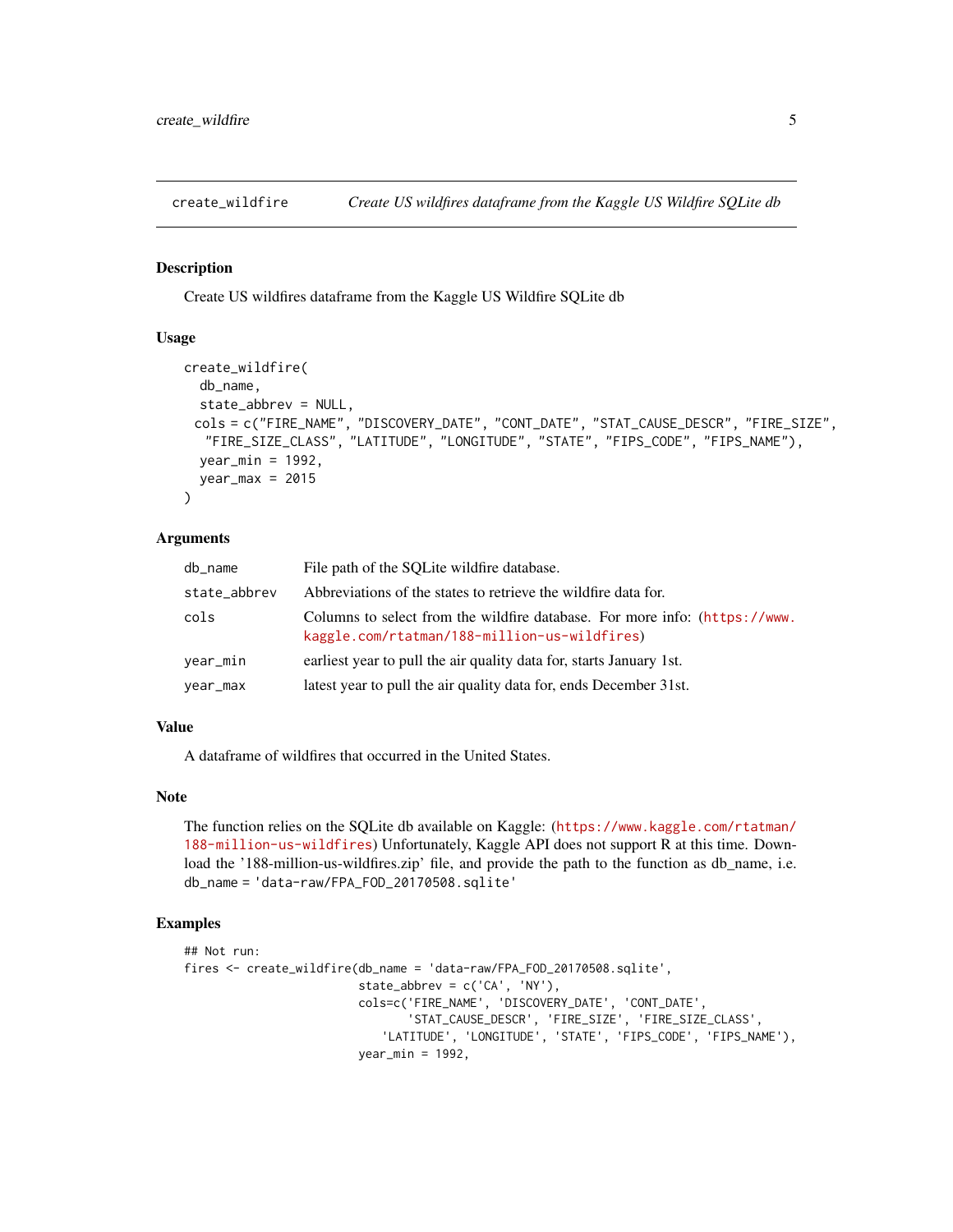```
year_max = 2015)
```
<span id="page-5-0"></span>## End(Not run)

#### daily\_aqi *Retrieve the air quality data.*

#### Description

Retrieve the air quality data.

#### Usage

```
daily_aqi(
  aqs_api_email,
  aqs_api_key,
  fips_list,
  metric_list = c(81102, 88101, 42101, 44201, 42602),
  year_min = 2015,
  year_max = 2015)
```
#### Arguments

| aqs_api_email | AQS API email                                                                                                                            |
|---------------|------------------------------------------------------------------------------------------------------------------------------------------|
| aqs_api_key   | AQS API key                                                                                                                              |
| fips_list     | A vector of FIPS codes per county. One can use the output from the get_counties<br>function as follows: fips_list=pull(counties, 'fips') |
| metric_list   | list of codes that represent different air quality metrics 81101 - PM10, 88101 -<br>PM2.5, 42101 - CO, 42602 - NO2, 44201 - Ozone.       |
| year_min      | earliest year to pull the air quality data for, starts January 1st.                                                                      |
| year_max      | latest year to pull the air quality data for, ends December 31st.                                                                        |

#### Value

A dataframe of daily AQI data, including the metrics specified.

#### Note

The function uses the AQS API to fetch the data from the API endpoints. Use the following service to register as a user: A verification email will be sent to the email account specified. To register using the email address create and request this link (Replace  $\leq m$ ) email@example.com> in the example with your email address.): ([https://aqs.epa.gov/data/api/signup?email=myemail@](https://aqs.epa.gov/data/api/signup?email=myemail@example.com) [example.com](https://aqs.epa.gov/data/api/signup?email=myemail@example.com)) You then need to set the email and the key in the .Renviron file as follows, i.e. aqs\_api\_email=<myemail@example.com> aqs\_api\_key=testkey1234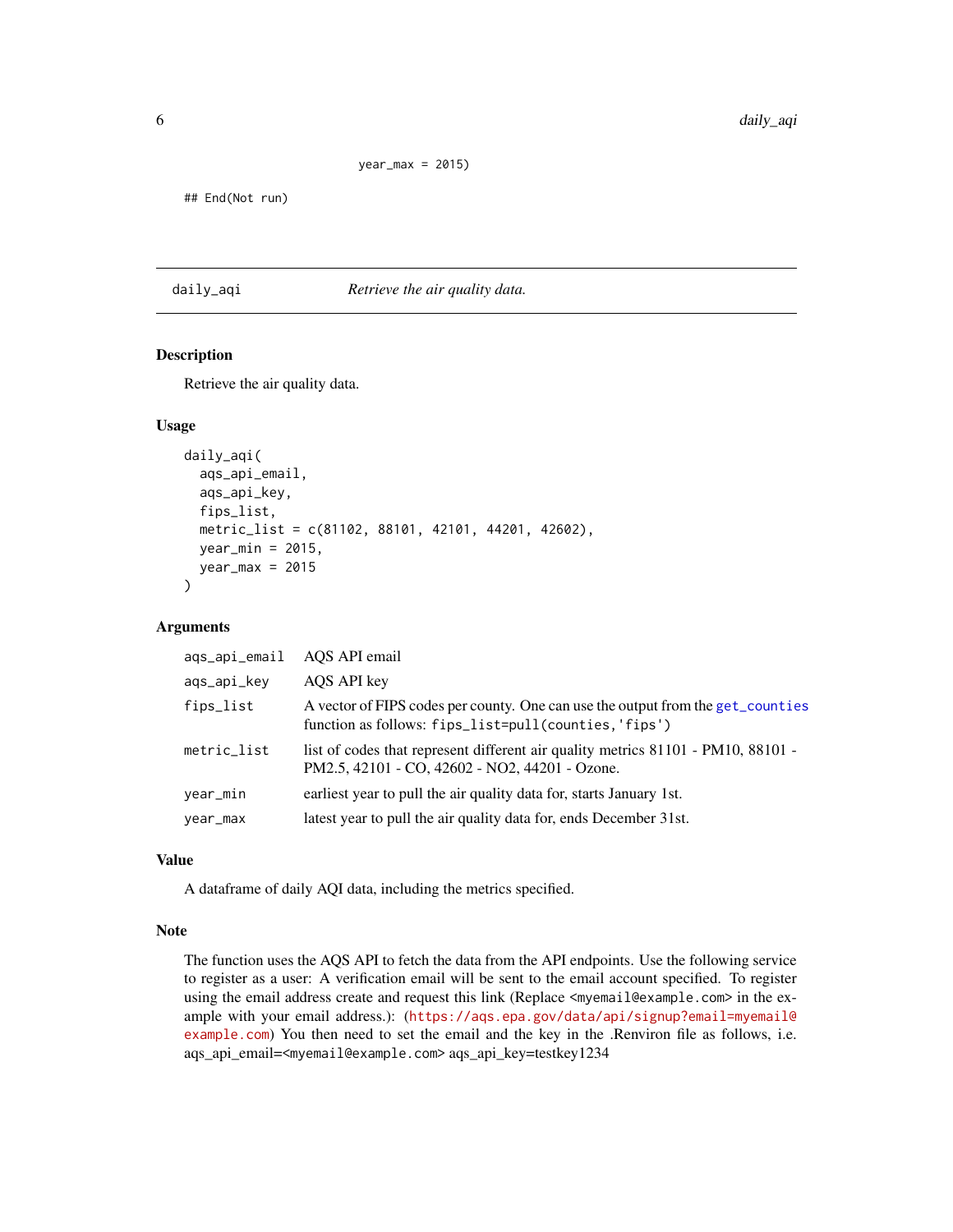<span id="page-6-0"></span>AQS AQI has request limits and ToS: ([https://aqs.epa.gov/aqsweb/documents/data\\_api.](https://aqs.epa.gov/aqsweb/documents/data_api.html#terms) [html#terms](https://aqs.epa.gov/aqsweb/documents/data_api.html#terms)). The function intentionally adds a 10 second delay between each call (per year, per county) but pay attention to the limits as the account may be disabled. It is also recommended to process no more than five years at a time, as the API request occasionally times out and data may be lost.

#### Examples

```
## Not run:
aqs_api_email = Sys.getenv("aqs_api_email")
aqs_api_key = Sys.getenv("aqs_api_key")
state_codes <- get_state_code(aqs_api_email = aqs_api_email,
                              aqs_api_key = aqs_api_key,
                              state_names = c('California'))
counties <- get_counties(aqs_api_email = aqs_api_email,
                         aqs_api_key = aqs_api_key,
                         state_codes = state_codes)
aqi <- daily_aqi(aqs_api_email = aqs_api_email,
                 aqs_api_key = aqs_api_key,
                 fips_list = counties$fips,
                 year_min = 2015,
                 year_max = 2015
```
## End(Not run)

| daily_climate | Retrieve average daily weather data per US county. |  |
|---------------|----------------------------------------------------|--|
|               |                                                    |  |

#### Description

Retrieve average daily weather data per US county.

#### Usage

```
daily_climate(
  fips,
  var = c("prcp", "snow", "snwd", "tmax", "tmin"),
  date_min = "2015-01-01",
 date_max = "2015-12-31",
  coverage = 0.9)
```
#### Arguments

fips A string with the five-digit U.S. FIPS code of a county in numeric, character, or factor format.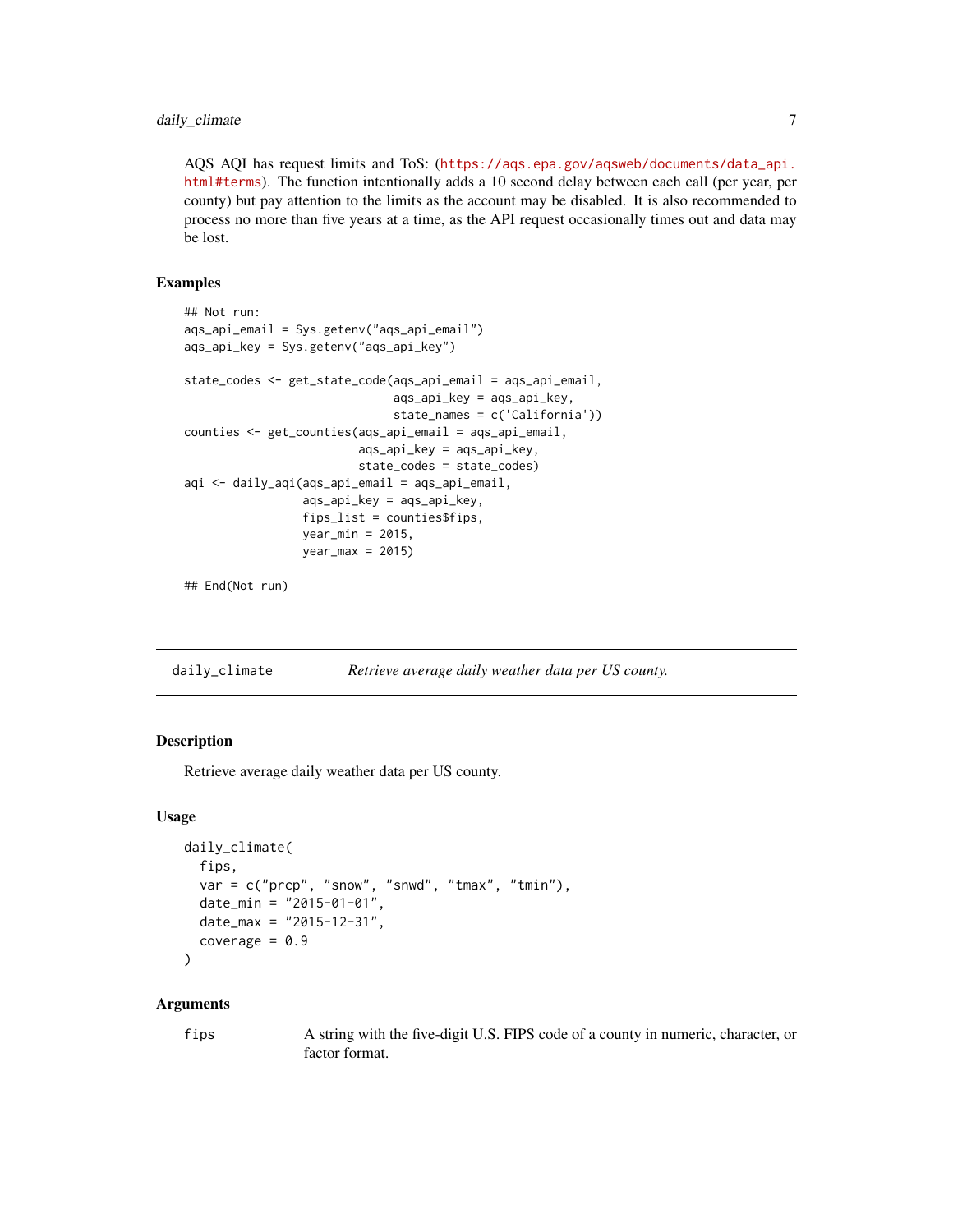| var      | A character vector specifying desired weather variables. For example, var =<br>c("tmin", "tmax", "prcp") for maximum temperature, minimum temperature,<br>and precipitation. The default is "all", which includes all available weather<br>variables at any weather station in the county. For a full list of all possible<br>variable names, see NOAA's README file for the Daily Global Historical<br>Climatology Network (GHCN-Daily) at https://www1.ncdc.noaa.gov/pub/<br>data/ghcn/daily/readme.txt. Many of the weather variables are available<br>for some, but not all, monitors, so your output from this function may not in-<br>clude all the variables specified using this argument. If you specify a variable<br>here but it is not included in the output dataset, it means that it was not available<br>in the time range for any monitor in the county. |
|----------|---------------------------------------------------------------------------------------------------------------------------------------------------------------------------------------------------------------------------------------------------------------------------------------------------------------------------------------------------------------------------------------------------------------------------------------------------------------------------------------------------------------------------------------------------------------------------------------------------------------------------------------------------------------------------------------------------------------------------------------------------------------------------------------------------------------------------------------------------------------------------|
| date_min | A string with the desired starting date in character, ISO format ("yyyy-mm-<br>dd"). The dataframe returned will include only stations that have data for dates<br>including and after the specified date.                                                                                                                                                                                                                                                                                                                                                                                                                                                                                                                                                                                                                                                                |
| date_max | A string with the desired ending date in character, ISO format ("yyyy-mm-dd").<br>The dataframe returned will include only stations that have data for dates up to<br>and including the specified date.                                                                                                                                                                                                                                                                                                                                                                                                                                                                                                                                                                                                                                                                   |
| coverage | A numeric value in the range of 0 to 1 that specifies the desired percentage cov-<br>erage for the weather variable (i.e., what percent of each weather variable must<br>be non-missing to include data from a monitor when calculating daily values av-<br>eraged across monitors. The default is to include all monitors with any available<br>data (i.e., coverage $= 0$ ).)                                                                                                                                                                                                                                                                                                                                                                                                                                                                                           |

#### Value

A dataframe of daily weather data averaged across multiple stations.

#### Note

The function uses the NOAA API to identify the weather monitors within a U.S. county, you will need to get an access token from NOAA to use this function. Visit NOAA's token request page (<https://www.ncdc.noaa.gov/cdo-web/token>) to request a token by email. You then need to set that API code in your R session (e.g., using options(noaakey = "your key"), replacing "your key" with the API key you've requested from NOAA).

#### Examples

```
## Not run: s
climate <- daily_climate(fips = '06001',
                         var = c('prcp', 'snow', 'snwd', 'tmax', 'tmin'),
                         date_min = '2015-01-01',
                        date_max = '2015-12-31',
                        coverage = 0.90
```
## End(Not run)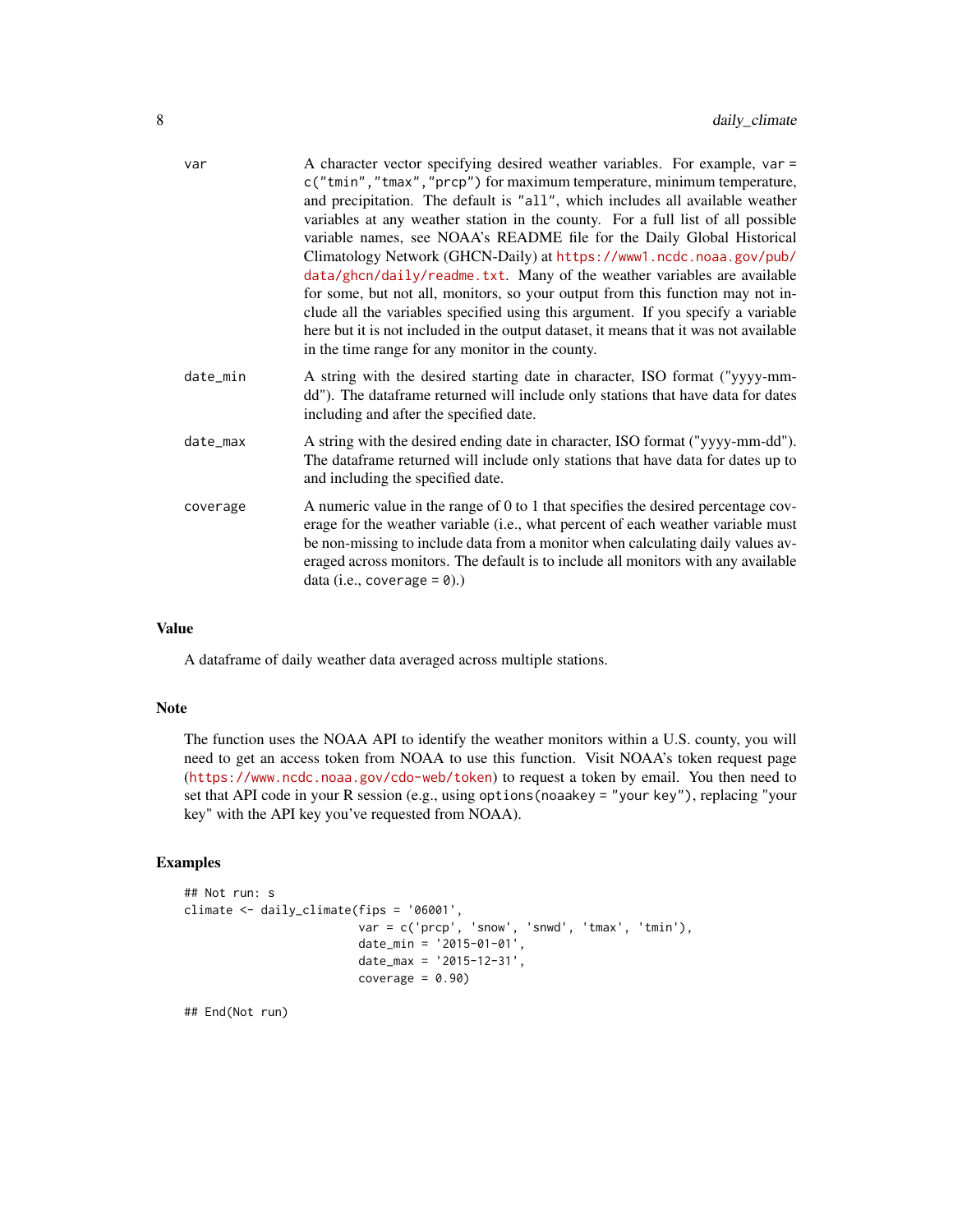<span id="page-8-0"></span>daily\_climate\_counties

*Retrieve average daily weather data for a list of US counties.*

#### Description

Retrieve average daily weather data for a list of US counties.

#### Usage

```
daily_climate_counties(
  fips_list,
  var = c("prcp", "snow", "snwd", "tmax", "tmin"),
  date_min = "2015-01-01",
  date_max = "2015-12-31",
  coverage = 0.9\mathcal{E}
```
#### Arguments

| A vector of FIPS codes of the counties to pull the daily weather data for. One can<br>use the output from the get_counties function as follows: fips_list=pull(counties, 'fips')                                                                                                                                                                                                                                                                                                                                                                                                                                                                                                                                                                                                                                                                                          |
|---------------------------------------------------------------------------------------------------------------------------------------------------------------------------------------------------------------------------------------------------------------------------------------------------------------------------------------------------------------------------------------------------------------------------------------------------------------------------------------------------------------------------------------------------------------------------------------------------------------------------------------------------------------------------------------------------------------------------------------------------------------------------------------------------------------------------------------------------------------------------|
| A character vector specifying desired weather variables. For example, var =<br>c("tmin", "tmax", "prcp") for maximum temperature, minimum temperature,<br>and precipitation. The default is "all", which includes all available weather<br>variables at any weather station in the county. For a full list of all possible<br>variable names, see NOAA's README file for the Daily Global Historical<br>Climatology Network (GHCN-Daily) at https://www1.ncdc.noaa.gov/pub/<br>data/ghcn/daily/readme.txt. Many of the weather variables are available<br>for some, but not all, monitors, so your output from this function may not in-<br>clude all the variables specified using this argument. If you specify a variable<br>here but it is not included in the output dataset, it means that it was not available<br>in the time range for any monitor in the county. |
| A string with the desired starting date in character, ISO format ("yyyy-mm-<br>dd"). The dataframe returned will include only stations that have data for dates<br>including and after the specified date.                                                                                                                                                                                                                                                                                                                                                                                                                                                                                                                                                                                                                                                                |
| A string with the desired ending date in character, ISO format ("yyyy-mm-dd").<br>The dataframe returned will include only stations that have data for dates up to<br>and including the specified date.                                                                                                                                                                                                                                                                                                                                                                                                                                                                                                                                                                                                                                                                   |
| A numeric value in the range of 0 to 1 that specifies the desired percentage cov-<br>erage for the weather variable (i.e., what percent of each weather variable must<br>be non-missing to include data from a monitor when calculating daily values av-<br>eraged across monitors. The default is to include all monitors with any available<br>data (i.e., coverage = $\theta$ ).)                                                                                                                                                                                                                                                                                                                                                                                                                                                                                      |
|                                                                                                                                                                                                                                                                                                                                                                                                                                                                                                                                                                                                                                                                                                                                                                                                                                                                           |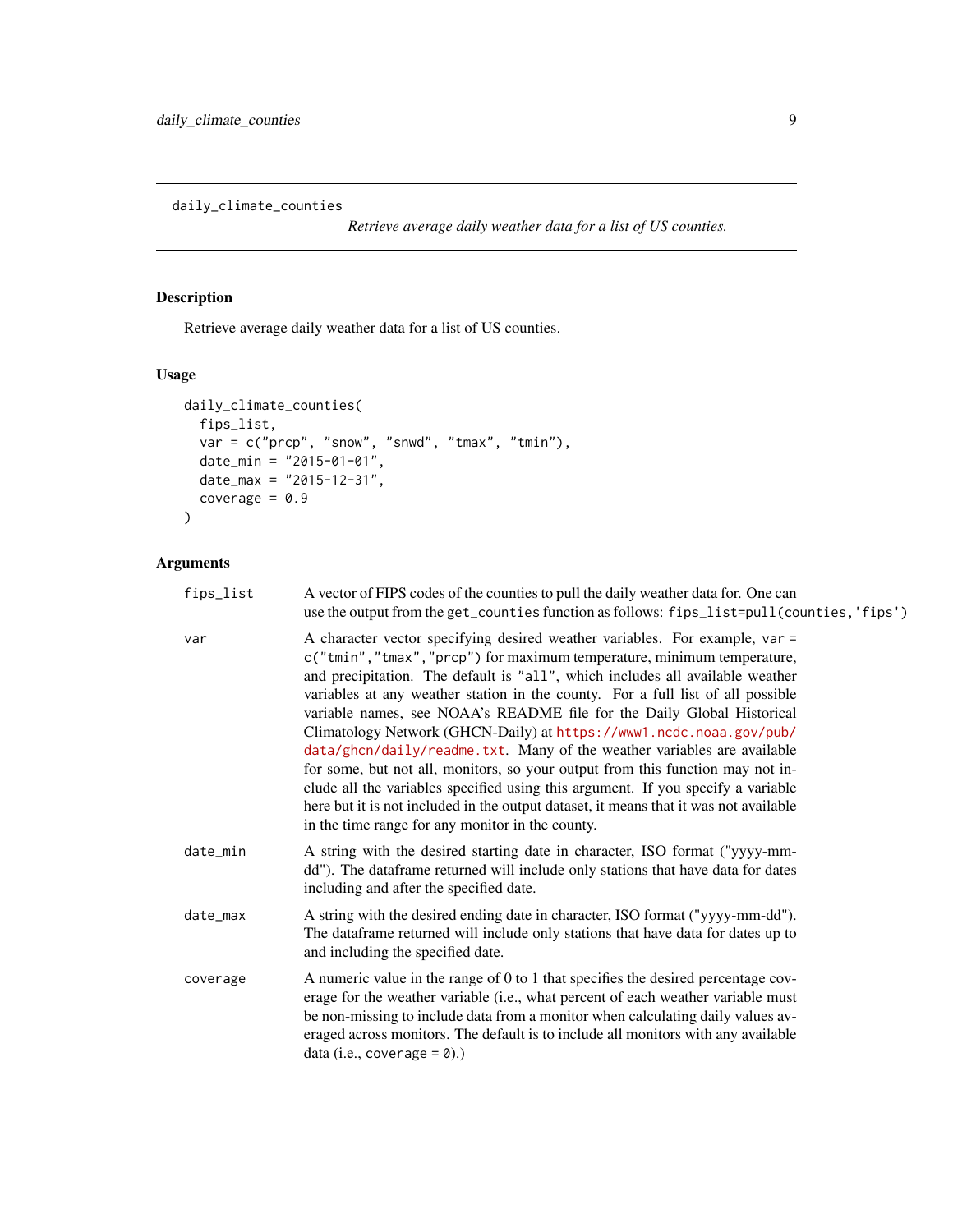#### <span id="page-9-0"></span>Value

A dataframe of daily weather data averaged across multiple stations for each county in list.

#### **Note**

The function uses the NOAA API to identify the weather monitors within a U.S. county, you will need to get an access token from NOAA to use this function. Visit NOAA's token request page (<https://www.ncdc.noaa.gov/cdo-web/token>) to request a token by email. You then need to set that API code in your R session (e.g., using options(noaakey = "your key"), replacing "your key" with the API key you've requested from NOAA).

#### Examples

```
## Not run:
climate <- daily_climate_counties(fips_list = c('06001', '06003'),
                                  var = c('prcp', 'snow', 'snwd', 'tmax', 'tmin'),
                                  date_min = '2015-01-01',
                                  date_max = '2015-12-31',
                                  coverage = 0.90)
```
## End(Not run)

daily\_df *Return average daily weather data for a particular county.*

#### **Description**

Returns a list with data on weather and stations for a selected county. This function serves as a wrapper to several functions from the rnoaa package, which pull weather data from all relevant stations in a county. This function filters and averages data returned by rnoaa functions across all weather stations in a county based on user-specified coverage specifications.

#### Usage

```
daily_df(
  stations,
  coverage = NULL,
  var = "all",date\_min = NULL,date\_max = NULL,average_data = TRUE
)
```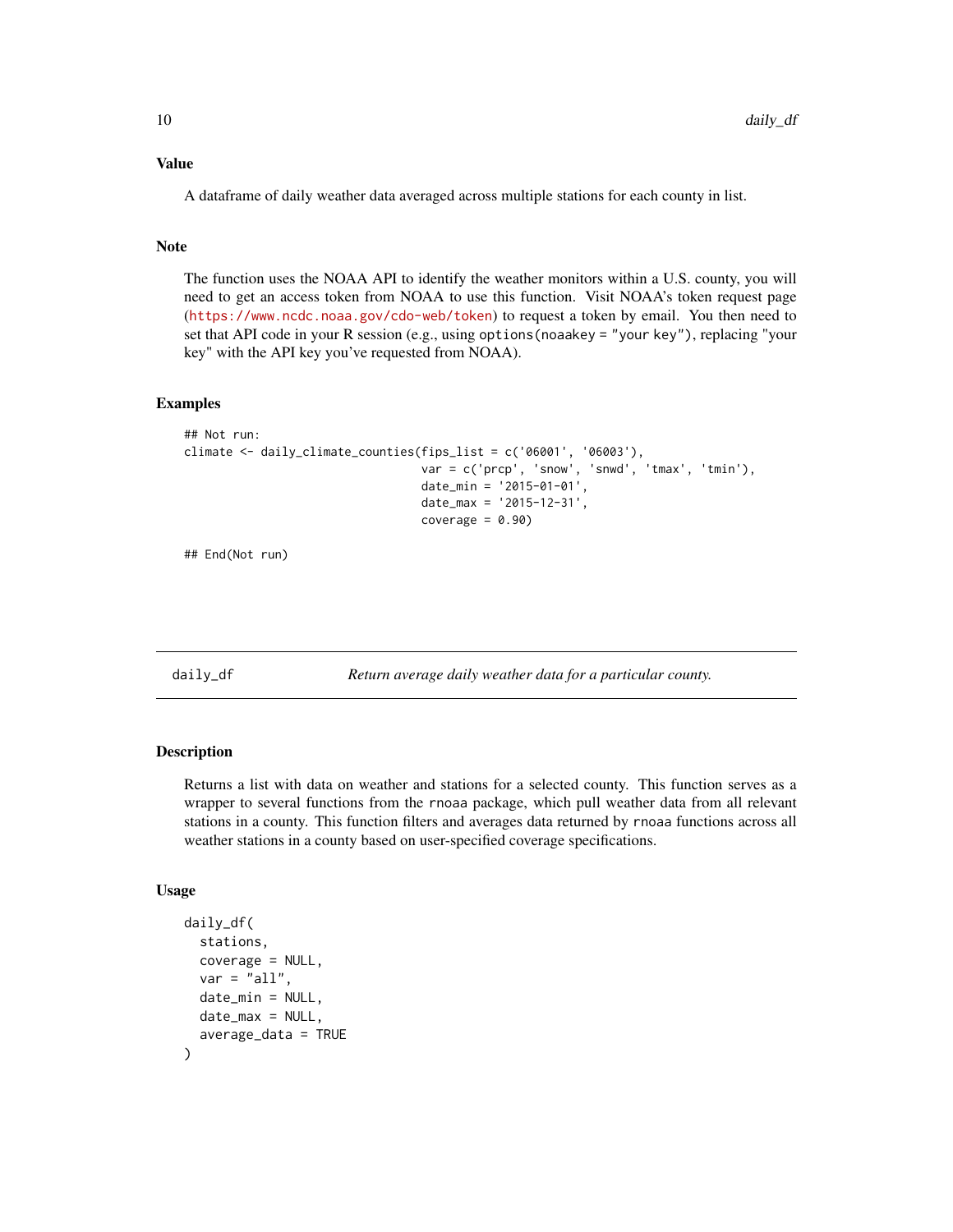#### Arguments

| stations     | A dataframe containing station metadata, returned from the function daily_stations.                                                                                                                                                                                                                                                                                                                                                                                                                                                                                                                                                                                                                                                                                                                                                                                       |
|--------------|---------------------------------------------------------------------------------------------------------------------------------------------------------------------------------------------------------------------------------------------------------------------------------------------------------------------------------------------------------------------------------------------------------------------------------------------------------------------------------------------------------------------------------------------------------------------------------------------------------------------------------------------------------------------------------------------------------------------------------------------------------------------------------------------------------------------------------------------------------------------------|
| coverage     | A numeric value in the range of 0 to 1 that specifies the desired percentage cov-<br>erage for the weather variable (i.e., what percent of each weather variable must<br>be non-missing to include data from a monitor when calculating daily values av-<br>eraged across monitors. The default is to include all monitors with any available<br>data (i.e., coverage = $\theta$ ).)                                                                                                                                                                                                                                                                                                                                                                                                                                                                                      |
| var          | A character vector specifying desired weather variables. For example, var =<br>c("tmin", "tmax", "prcp") for maximum temperature, minimum temperature,<br>and precipitation. The default is "all", which includes all available weather<br>variables at any weather station in the county. For a full list of all possible<br>variable names, see NOAA's README file for the Daily Global Historical<br>Climatology Network (GHCN-Daily) at https://www1.ncdc.noaa.gov/pub/<br>data/ghcn/daily/readme.txt. Many of the weather variables are available<br>for some, but not all, monitors, so your output from this function may not in-<br>clude all the variables specified using this argument. If you specify a variable<br>here but it is not included in the output dataset, it means that it was not available<br>in the time range for any monitor in the county. |
| date_min     | A string with the desired starting date in character, ISO format ("yyyy-mm-<br>dd"). The dataframe returned will include only stations that have data for dates<br>including and after the specified date.                                                                                                                                                                                                                                                                                                                                                                                                                                                                                                                                                                                                                                                                |
| date_max     | A string with the desired ending date in character, ISO format ("yyyy-mm-dd").<br>The dataframe returned will include only stations that have data for dates up to<br>and including the specified date.                                                                                                                                                                                                                                                                                                                                                                                                                                                                                                                                                                                                                                                                   |
| average_data | TRUE / FALSE to indicate if you want the function to average daily weather<br>data across multiple monitors. If you choose FALSE, the function will return<br>a dataframe with separate entries for each monitor, while TRUE (the default)<br>outputs a single estimate for each day in the dataset, giving the average value of<br>the weather metric across all available monitors in the county that day.                                                                                                                                                                                                                                                                                                                                                                                                                                                              |
|              |                                                                                                                                                                                                                                                                                                                                                                                                                                                                                                                                                                                                                                                                                                                                                                                                                                                                           |

#### Value

A list with two elements. daily\_data is a dataframe of daily weather data averaged across multiple monitors and includes columns ("var"\_reporting) for each weather variable showing the number of stations contributing to the average for that variable on that day. The element station\_df is a dataframe of station metadata for each station contributing weather data. A weather station will have one row per weather variable to which it contributes data. In addition to information such as station id, name, latitude, and longitude, the station\_df dataframe includes statistical information about weather values contributed by each station for each weather variable. These statistics include calc\_coverage (the percent of non-missing values for each station-weather variable combination for the specified date range), standard\_dev (standard deviation), max, and min, (giving the minimum and maximum values), and range, giving the range of values in each station-weather variable combination. The element radius is the calculated radius within which stations were pulled from the county's center. Elements lat\_center and lon\_center are the latitude and longitude of the county's center.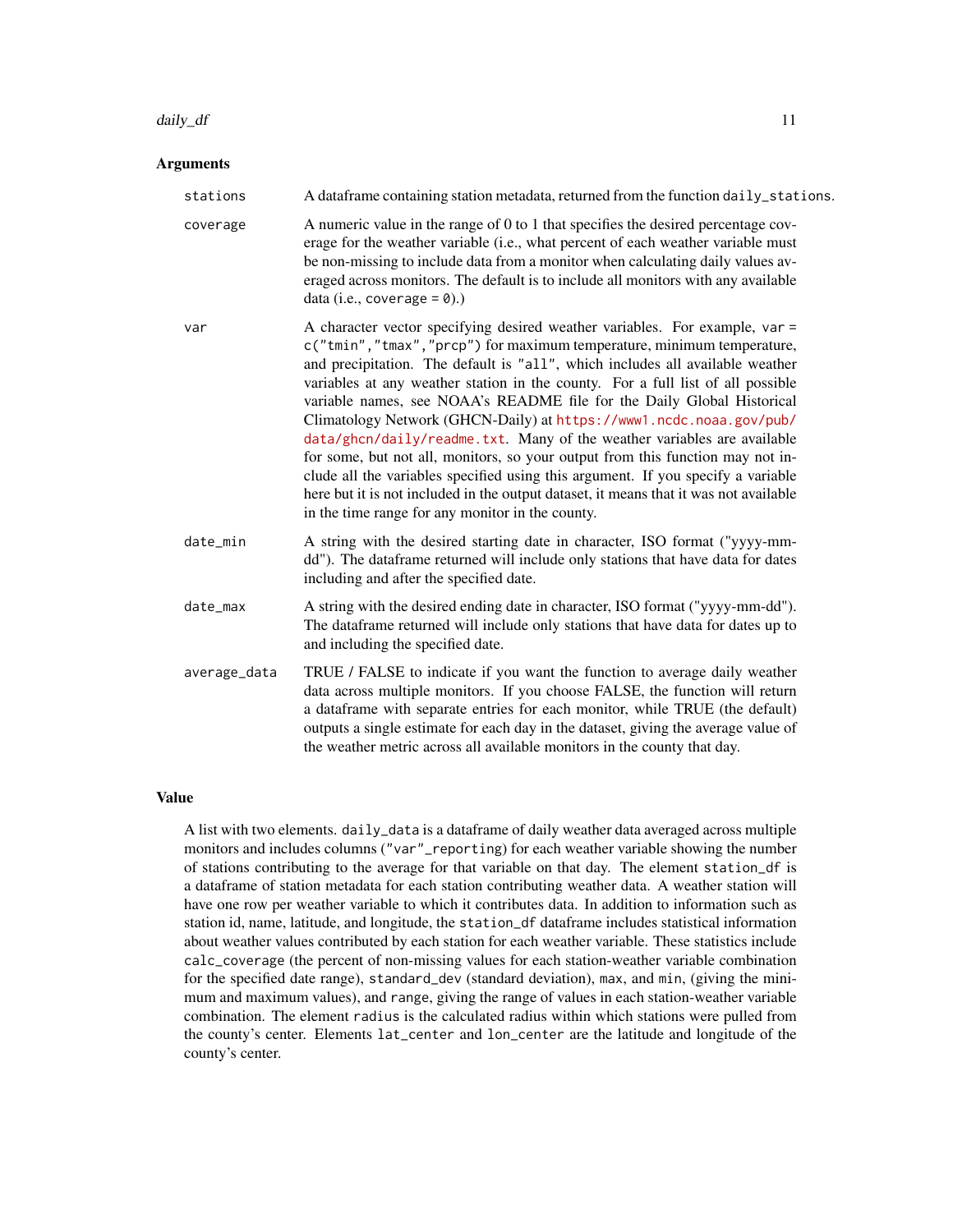Because this function uses the NOAA API to identify the weather monitors within a U.S. county, you will need to get an access token from NOAA to use this function. Visit NOAA's token request page (<https://www.ncdc.noaa.gov/cdo-web/token>) to request a token by email. You then need to set that API code in your R session (e.g., using options(noaakey = "your key"), replacing "your key" with the API key you've requested from NOAA). See the package vignette for more details.

#### Examples

```
## Not run:
stations <- daily_stations(fips = "12086", date_min = "2010-01-01",
                           date_max = "2010-02-01")
fips_list <- daily_df(stations = stations, coverage = 0.90,
                 var = c("tmax", "tmin", "prcp"),date_min = "2010-01-01", date_max = "2010-02-01")
averaged_data <- fips_list$daily_data
head(averaged_data)
station_info <- fips_list$station_df
head(station_info)
```
## End(Not run)

daily\_stations *NOAA NCDC station IDs per county.*

#### Description

Returns a dataframe with NOAA NCDC station IDs for a single U.S. county. This function has options to filter stations based on maximum and minimum dates, as well as percent data coverage.

#### Usage

```
daily_stations(fips, date_min = NULL, date_max = NULL)
```
#### Arguments

| fips     | A string with the five-digit U.S. FIPS code of a county in numeric, character, or<br>factor format.                                                                                                         |
|----------|-------------------------------------------------------------------------------------------------------------------------------------------------------------------------------------------------------------|
| date_min | A string with the desired starting date in character, ISO format ("yyyy-mm-<br>dd"). The data frame returned will include only stations that have data for dates<br>including and after the specified date. |
| date max | A string with the desired ending date in character, ISO format ("yyyy-mm-dd").<br>The data frame returned will include only stations that have data for dates up to<br>and including the specified date.    |

<span id="page-11-0"></span>

#### Note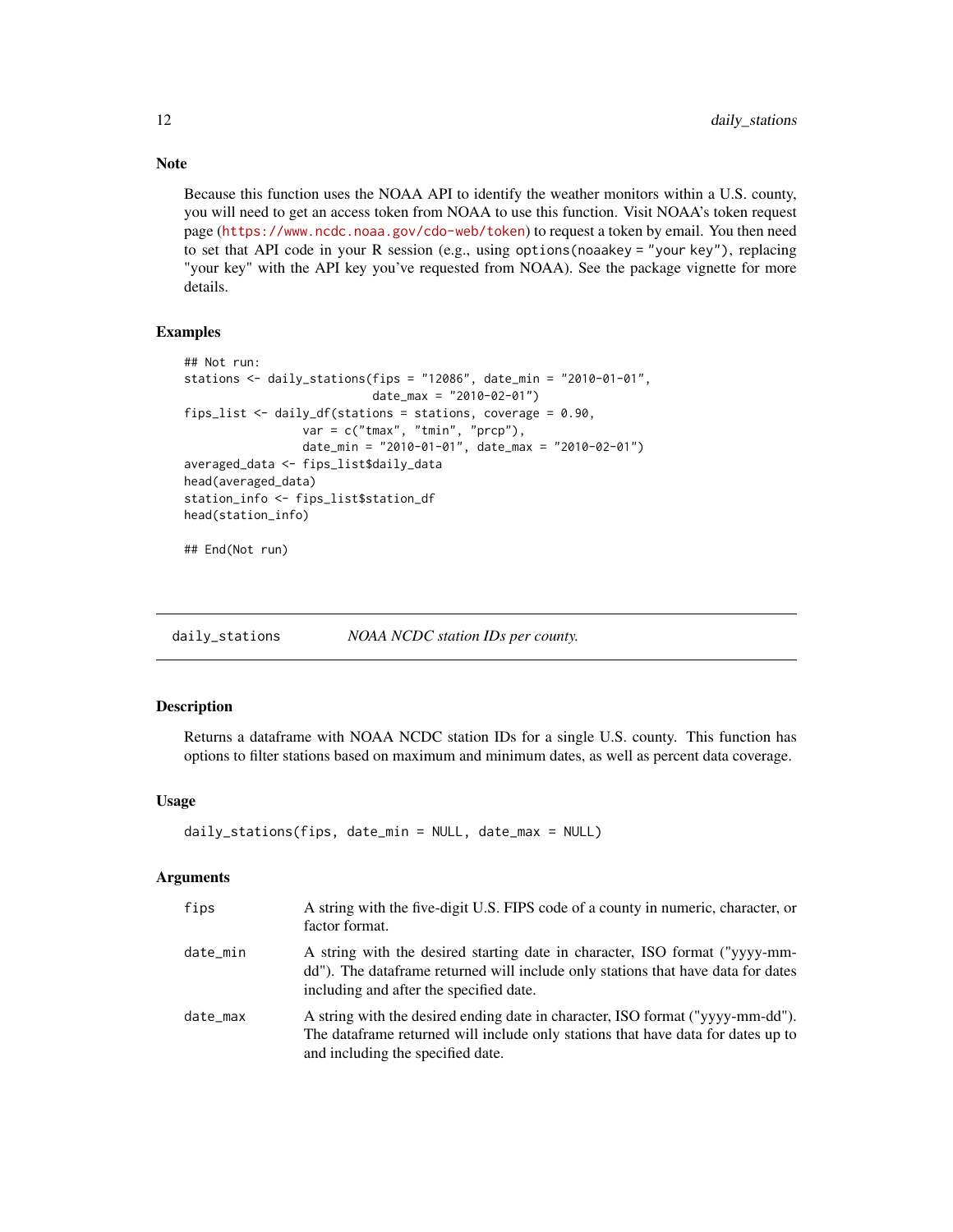<span id="page-12-0"></span>filter\_coverage 13

#### Value

A dataframe with NOAA NCDC station IDs for a single U.S. county.

#### Note

Because this function uses the NOAA API to identify the weather monitors within a U.S. county, you will need to get an access token from NOAA to use this function. Visit NOAA's token request page (<https://www.ncdc.noaa.gov/cdo-web/token>) to request a token by email. You then need to set that API code in your R session (e.g., using options(noaakey = "your key"), replacing "your key" with the API key you've requested from NOAA). See the package vignette for more details.

#### Examples

```
## Not run:
stations_36005 <- daily_stations("36005")
stations_36005
miami_stations <- daily_stations("12086", date_min = "1999-01-01",
                                 date_max = "2012-12-31")
miami_stations
## End(Not run)
```

| filter_coverage | Filter stations based on "coverage" requirements. |  |  |
|-----------------|---------------------------------------------------|--|--|
|-----------------|---------------------------------------------------|--|--|

#### Description

Filters available weather stations based on a specified required minimum coverage (i.e., percent nonmissing daily observations). Weather stations with non-missing data for fewer days than specified by coverage will be excluded from the county average.

#### Usage

```
filter_coverage(coverage_df, coverage = 0)
```
#### Arguments

| coverage_df | A dataframe as returned by the meteo_coverage function in the rnoaa package               |
|-------------|-------------------------------------------------------------------------------------------|
| coverage    | A numeric value in the range of 0 to 1 that specifies the desired percentage cov-         |
|             | erage for the weather variable ( <i>i.e.</i> , what percent of each weather variable must |

erage for the weather variable (i.e., what percent of each weather variable must be non-missing to include data from a monitor when calculating daily values averaged across monitors).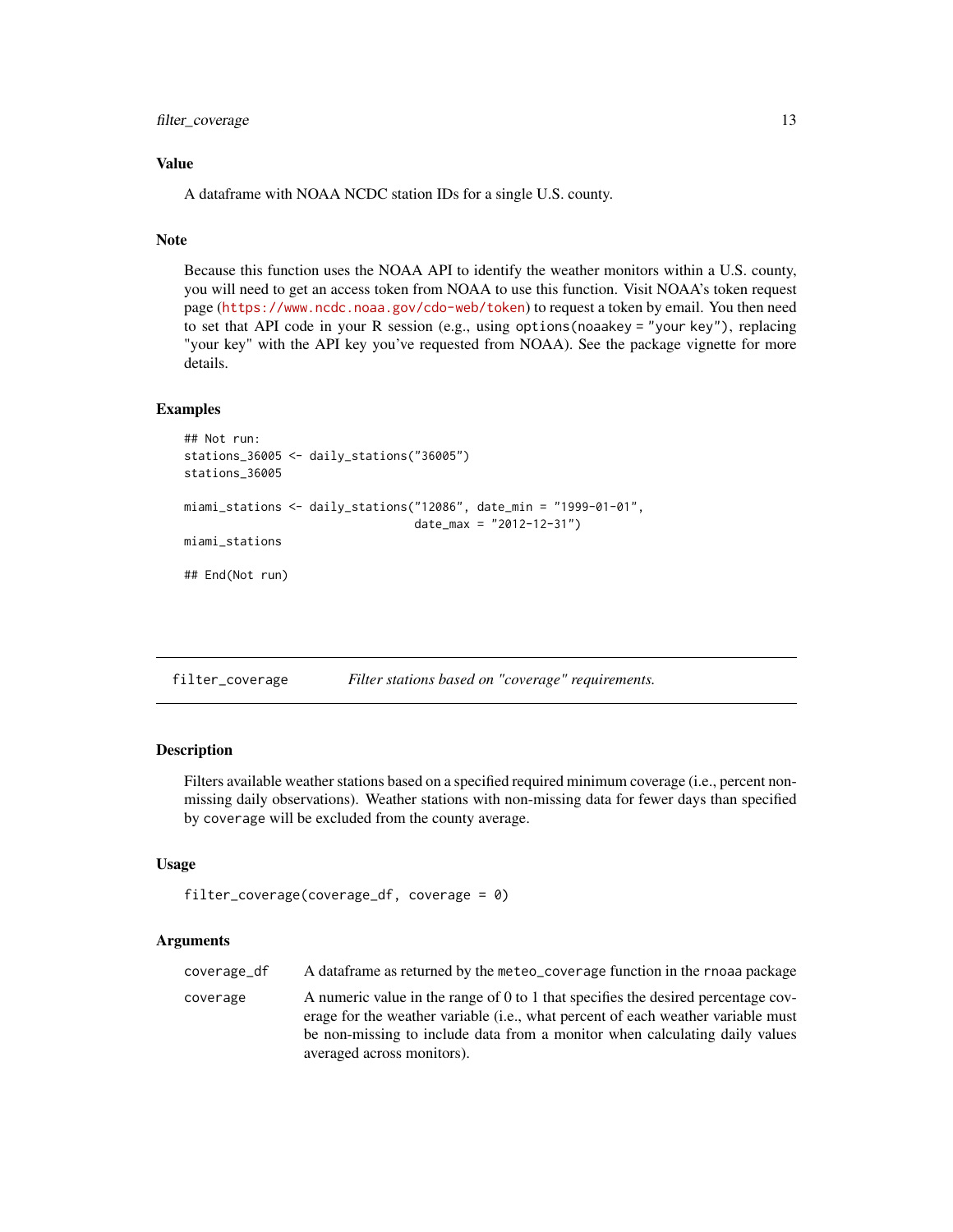#### <span id="page-13-0"></span>Value

A dataframe with stations that meet the specified coverage requirements for weather variables included in the coverage\_df dataframe passed to the function.

<span id="page-13-1"></span>get\_counties *Get list of county FIPS codes by providing the state codes, i.e. California = '06'.*

#### Description

Get list of county FIPS codes by providing the state codes, i.e. California = '06'.

#### Usage

```
get_counties(aqs_api_email, aqs_api_key, state_codes)
```
#### **Arguments**

|                         | ags_api_email AQS API email                                                                                                                                 |
|-------------------------|-------------------------------------------------------------------------------------------------------------------------------------------------------------|
| ags_api_key AOS API key |                                                                                                                                                             |
| state codes             | A vector of standard state codes according to the Federal Information Processing<br>Standard Publication. This is an output of the get_state_code function. |

#### Value

A dataframe of combined, 5 digit state + county FIPS codes ('fips') and their corresponding county names ('name').

#### Note

The function uses the AQS API to fetch the data from the API endpoints. Use the following service to register as a user: A verification email will be sent to the email account specified. To register using the email address create and request this link (Replace  $\leq m$  email@example.com> in the example with your email address.): ([https://aqs.epa.gov/data/api/signup?email=myemail@](https://aqs.epa.gov/data/api/signup?email=myemail@example.com) [example.com](https://aqs.epa.gov/data/api/signup?email=myemail@example.com)) You then need to set the email and the key in the .Renviron file as follows, i.e. aqs\_api\_email=<myemail@example.com> aqs\_api\_key=testkey1234

AQS AQI has request limits and ToS: ([https://aqs.epa.gov/aqsweb/documents/data\\_api.](https://aqs.epa.gov/aqsweb/documents/data_api.html#terms) [html#terms](https://aqs.epa.gov/aqsweb/documents/data_api.html#terms)). The function intentionally adds a 10 second delay between each call (per year, per county) but pay attention to the limits as the account may be disabled.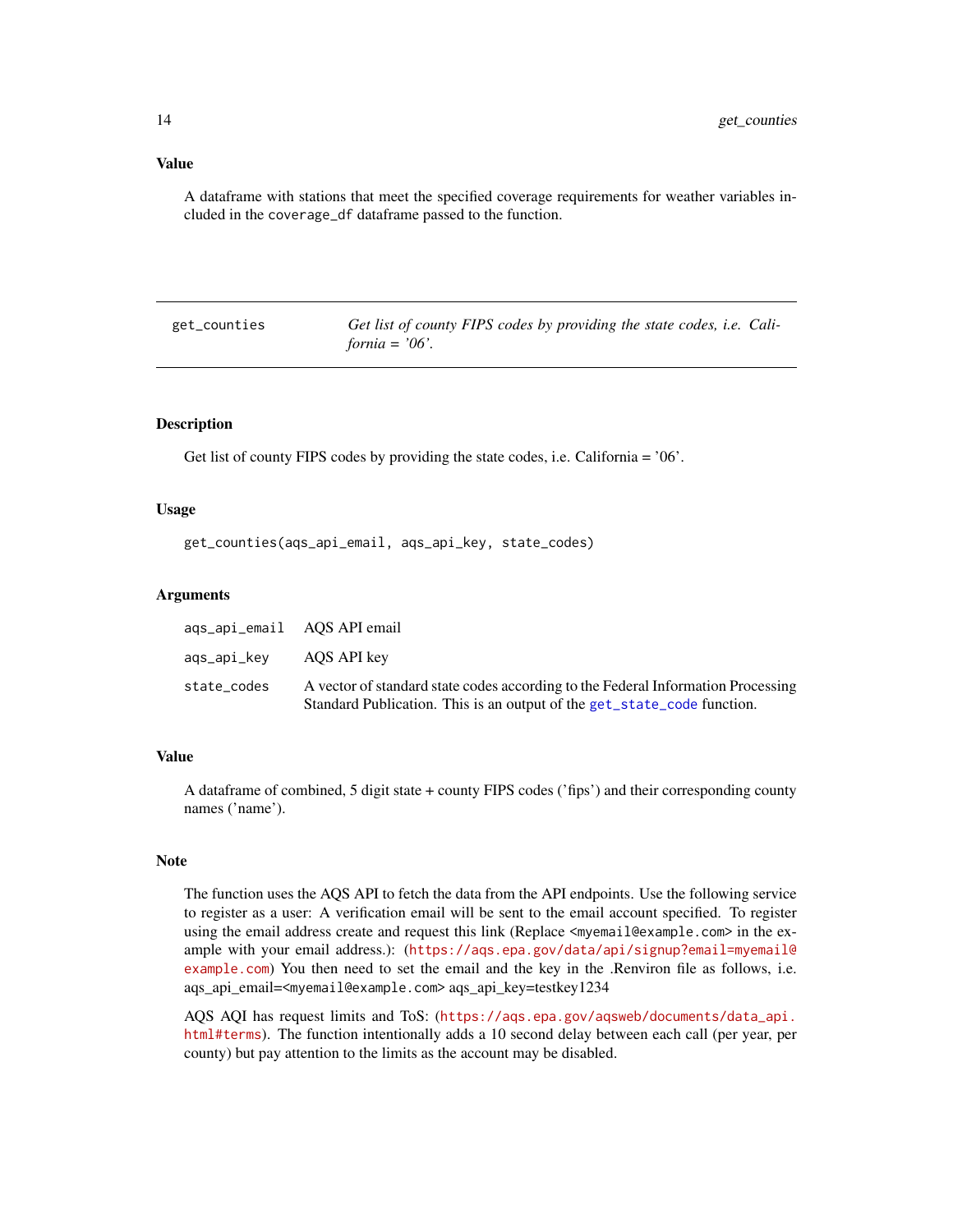#### <span id="page-14-0"></span>get\_state\_code 15

#### Examples

```
## Not run:
aqs_api_email = Sys.getenv('aqs_api_email')
aqs_api_key = Sys.getenv('aqs_api_key')
state_codes <- get_state_code(aqs_api_email = aqs_api_email,
                              aqs_api_key = aqs_api_key,
                              state_names = c('California', 'New York'))
counties <- get_counties(aqs_api_email = aqs_api_email,
                         aqs_api_key = aqs_api_key,
                         state_codes = state_codes)
```

```
## End(Not run)
```
<span id="page-14-1"></span>get\_state\_code *Get state code from the state names.*

#### Description

Get state code from the state names.

#### Usage

get\_state\_code(aqs\_api\_email, aqs\_api\_key, state\_names)

#### Arguments

| aqs_api_email AQS API email |                                  |
|-----------------------------|----------------------------------|
| ags_api_key                 | AQS API key                      |
| state_names                 | A vector containing state names. |

#### Value

A vector of state code per state name provided.

#### Note

The function uses the AQS API to fetch the data from the API endpoints. Use the following service to register as a user: A verification email will be sent to the email account specified. To register using the email address create and request this link (Replace  $\leq m$ ) email@example.com> in the example with your email address.): ([https://aqs.epa.gov/data/api/signup?email=myemail@](https://aqs.epa.gov/data/api/signup?email=myemail@example.com) [example.com](https://aqs.epa.gov/data/api/signup?email=myemail@example.com)) You then need to set the email and the key in the .Renviron file as follows, i.e. aqs\_api\_email=<myemail@example.com> aqs\_api\_key=testkey1234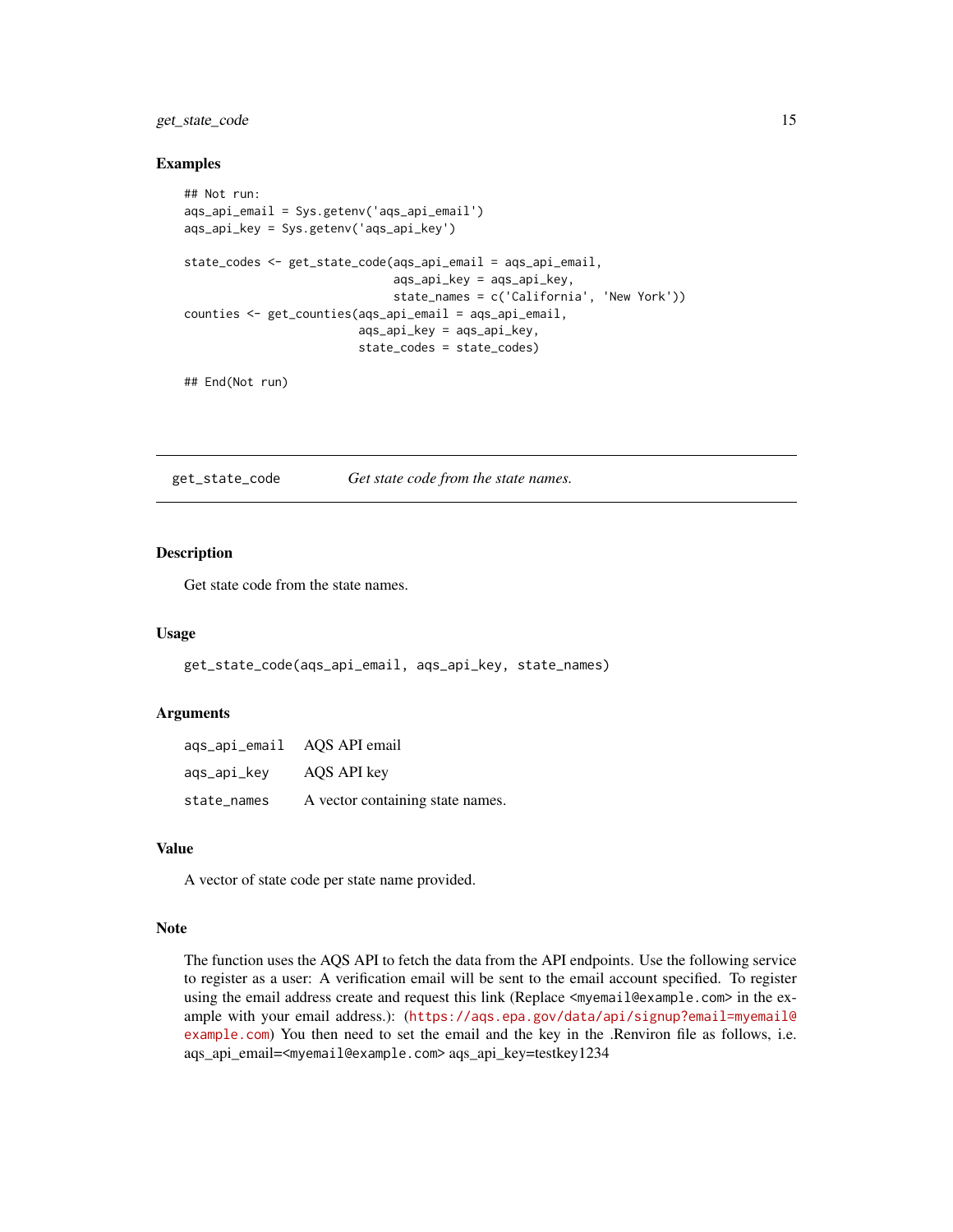<span id="page-15-0"></span>16 master

#### Examples

```
## Not run:
aqs_api_email = Sys.getenv('aqs_api_email')
aqs_api_key = Sys.getenv('aqs_api_key')
state_codes <- get_state_code(aqs_api_email = aqs_api_email,
                              aqs_api_key = aqs_api_key,
                              state_names = c('California', 'New York'))
## End(Not run)
```
master *Master dataset combining the wildfires, AQI, and climate data for California from 2011 through 2015*

#### **Description**

The master dataframe takes each wildfire occurrence in California between 2011 through 2015, and joins the AQI and climate data for 30 days prior to the DISCOVERY\_DATE (fire discovery date) and 30 days post CONT\_DATE (fire contained date). The data is utilized by the Shiny app to create dashboards.

#### Usage

master

#### Format

A dataframe with 1105972 rows and 23 variables:

FIRE\_NAME Name of the incident, from the fire report (primary) or ICS-209 report (secondary)

DISCOVER DATE Date on which the fire was discovered or confirmed to exist

CONT\_DATE Date on which the fire was declared contained or otherwise controlled

STAT\_CAUSE\_DESCR Description of the (statistical) cause of the fire

FIRE\_SIZE Estimate of acres within the final perimeter of the fire

FIRE\_SIZE\_CLASS Code for fire size based on the number of acres within the final fire perimeter expenditures (A=greater than 0 but less than or equal to 0.25 acres, B=0.26-9.9 acres, C=10.0- 99.9 acres, D=100-299 acres, E=300 to 999 acres, F=1000 to 4999 acres, and G=5000+ acres)

LATITUDE Latitude (NAD83) for point location of the fire (decimal degrees)

LONGITUDE Longitude (NAD83) for point location of the fire (decimal degrees)

STATE Two-letter alphabetic code for the state in which the fire burned

FIPS\_NAME County name from the FIPS publication 6-4 for representation of counties

fips Five-digit code combining the state and county codes from the FIPS publication 6-4 for counties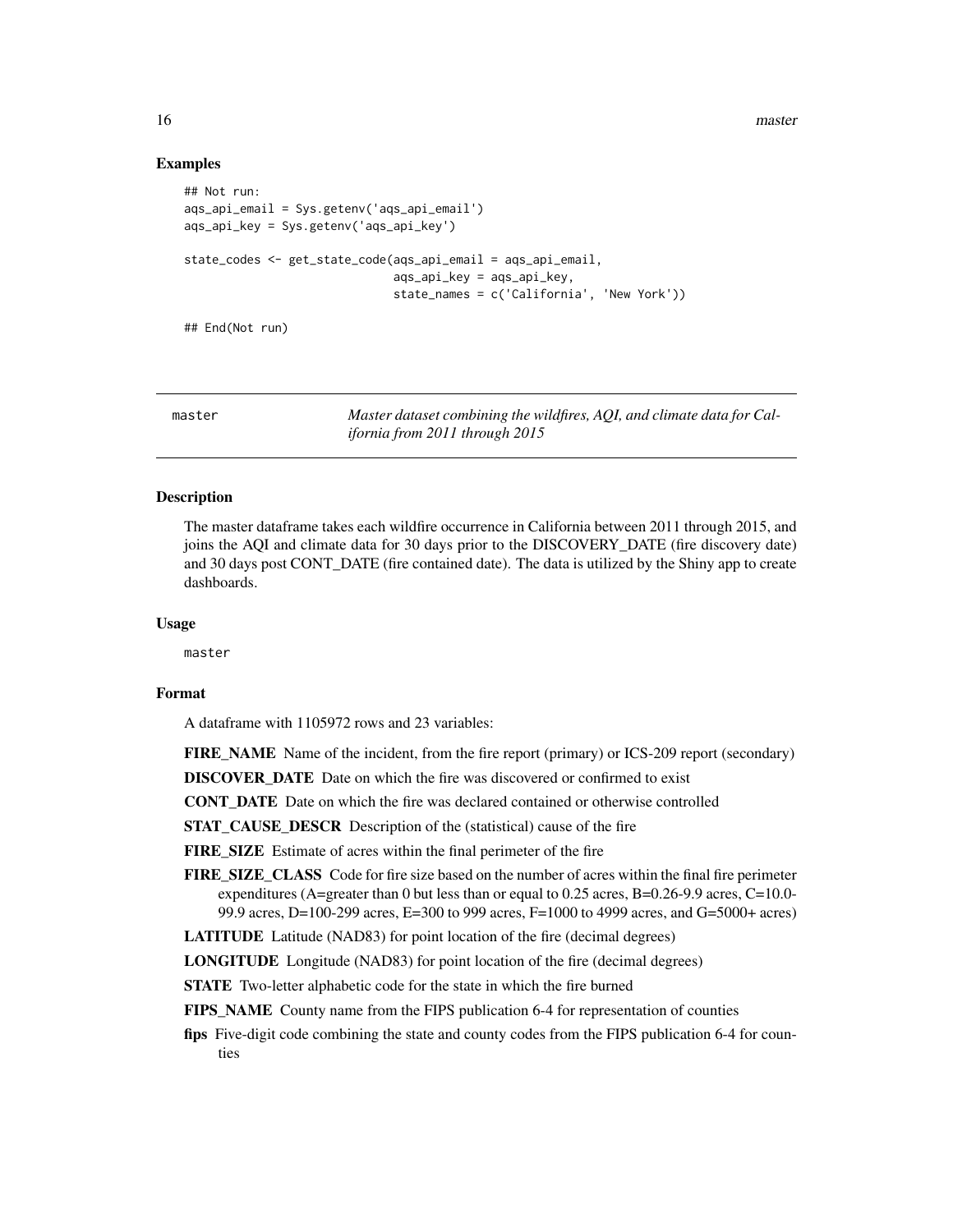#### <span id="page-16-0"></span>resetDefaults 17

clim\_date Date on which the climate measures were recorded prcp precipitation, in mm snow snowfall, in mm snwd snow depth, in mm tmax maximum temperature, in degrees Celsius tmin minumum temperature, in degrees Celsius aqi AQI level co Carbon monoxide, in Parts per million ozone Ozone, in Parts per million no2 Nitrogen dioxide (NO2), in Parts per billion pm25 PM2.5, in Micrograms/cubic meter (LC) pm10 PM10, in Micrograms/cubic meter (25 C)

resetDefaults *Function to reset defaults*

#### Description

Function to reset defaults

#### Usage

```
resetDefaults(
  db_name = "data-raw/FPA_FOD_20170508.sqlite",
  aqs_api_email = Sys.getenv("aqs_api_email"),
  aqs_api_key = Sys.getenv("aqs_api_key"),
 year_min = 2001,
 year_{max} = 2015)
```
#### Arguments

| db_name       | file path for the wildfires SQLite database |
|---------------|---------------------------------------------|
| ags_api_email | API email for the AOS API                   |
| ags_api_key   | API key for the AOS API                     |
| year_min      | minimum year to process for datasets        |
| year_max      | minimum year to process for datasets        |

#### Value

a list of default values invisibly

#### Examples

resetDefaults()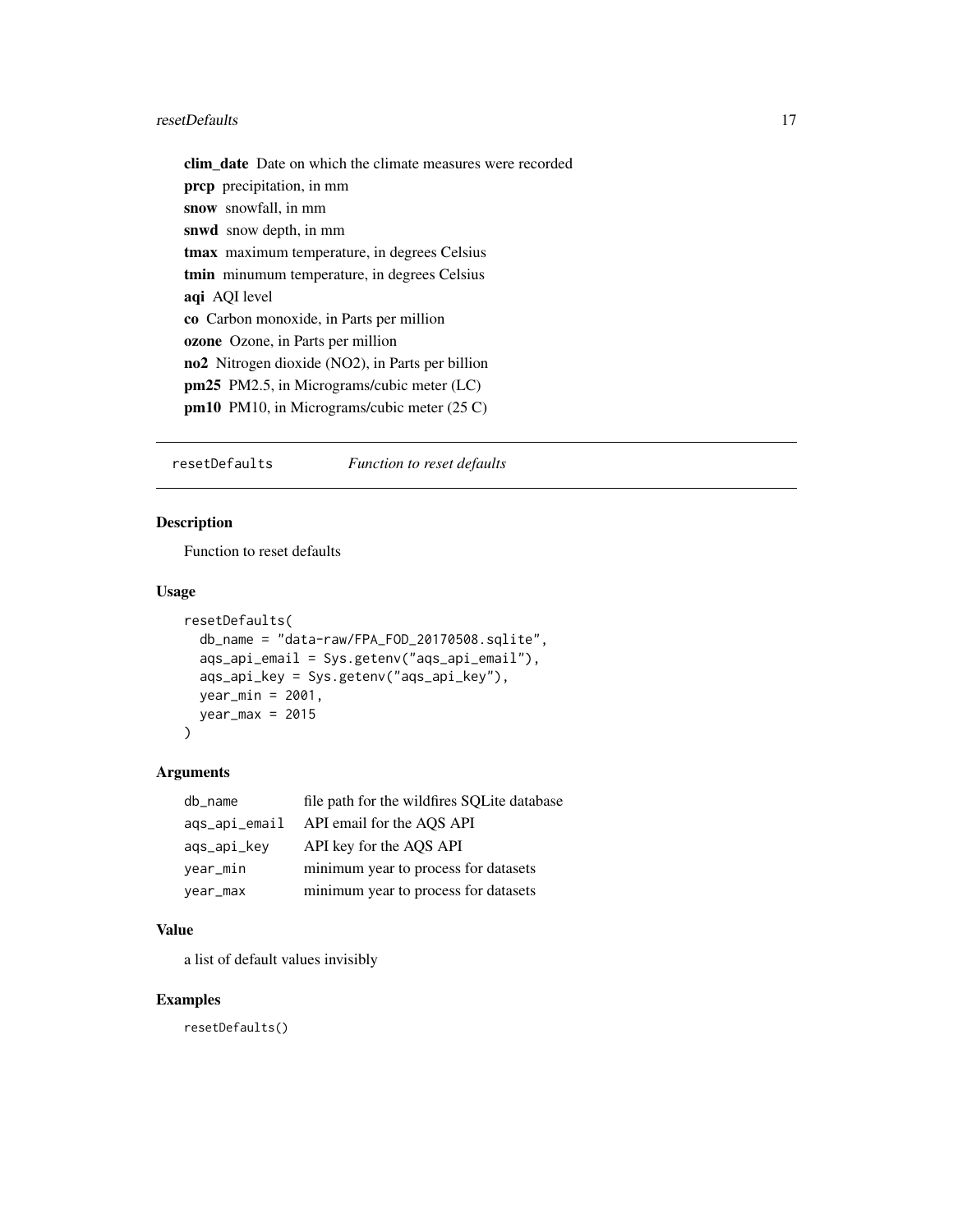<span id="page-17-0"></span>

#### Description

Set the default param names to values

#### Usage

setDefaults(name, value)

#### Arguments

| name  | the parameter name  |
|-------|---------------------|
| value | the value to assign |

#### Value

the new list of defaults invisibly

#### Examples

```
setDefaults('year_min', 2001)
```
wildfires *Geo-referenced California wildfire records from 2011 through 2015*

#### Description

A dataframe containing Calfornia wildfire records at the county level. It is created from the Kaggle US wildfire records data by filtering on the date (2011- 2015), state (CA), and key cols and cleaning up the missing counties and reformatting the dates.

#### Usage

wildfires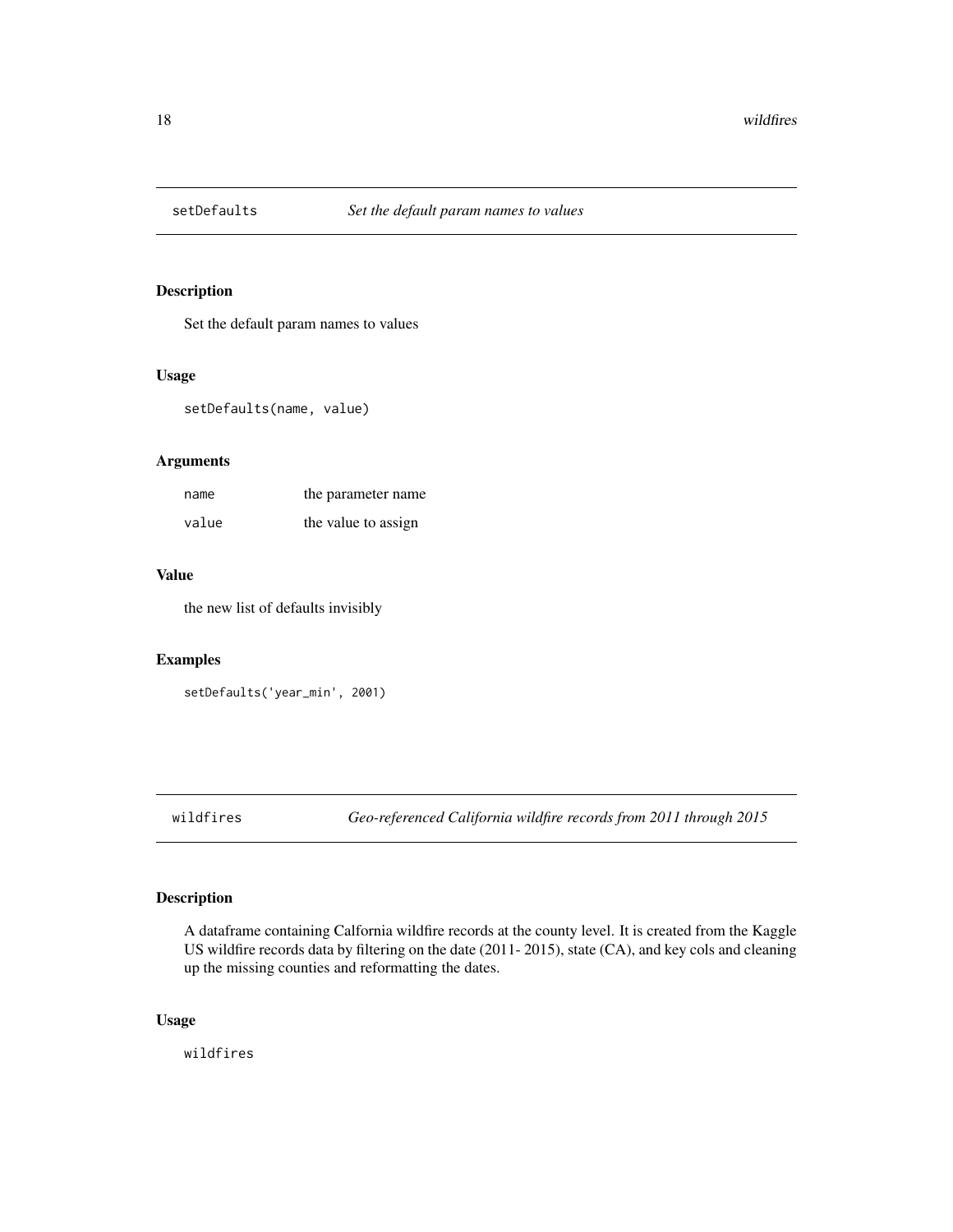#### <span id="page-18-0"></span>wildvizApp 19

#### Format

A dataframe with 31579 rows and 11 variables:

FIRE\_NAME Name of the incident, from the fire report (primary) or ICS-209 report (secondary)

DISCOVER\_DATE Date on which the fire was discovered or confirmed to exist

CONT\_DATE Date on which the fire was declared contained or otherwise controlled

STAT\_CAUSE\_DESCR Description of the (statistical) cause of the fire

FIRE\_SIZE Estimate of acres within the final perimeter of the fire

FIRE SIZE CLASS Code for fire size based on the number of acres within the final fire perimeter expenditures (A=greater than 0 but less than or equal to 0.25 acres, B=0.26-9.9 acres, C=10.0- 99.9 acres, D=100-299 acres, E=300 to 999 acres, F=1000 to 4999 acres, and G=5000+ acres)

LATITUDE Latitude (NAD83) for point location of the fire (decimal degrees)

LONGITUDE Longitude (NAD83) for point location of the fire (decimal degrees)

STATE Two-letter alphabetic code for the state in which the fire burned

FIPS\_CODE Three-digit code from the FIPS publication 6-4 for counties

FIPS NAME County name from the FIPS publication 6-4 for counties

#### Details

This data publication contains a spatial database of wildfires that occurred in the United States from 1992 to 2015.

#### Source

<https://www.kaggle.com/rtatman/188-million-us-wildfires>

wildvizApp *Run the shiny app from the wildviz package*

#### **Description**

Runs the wildviz shiny app for data visualization and exploration. Runs on the master, aqi, wildfires, and climate datasets provided within the wildviz package, which are specific to California and whose dates range from 2011 through 2015.

#### Usage

wildvizApp()

#### Value

No return value, called for side effects